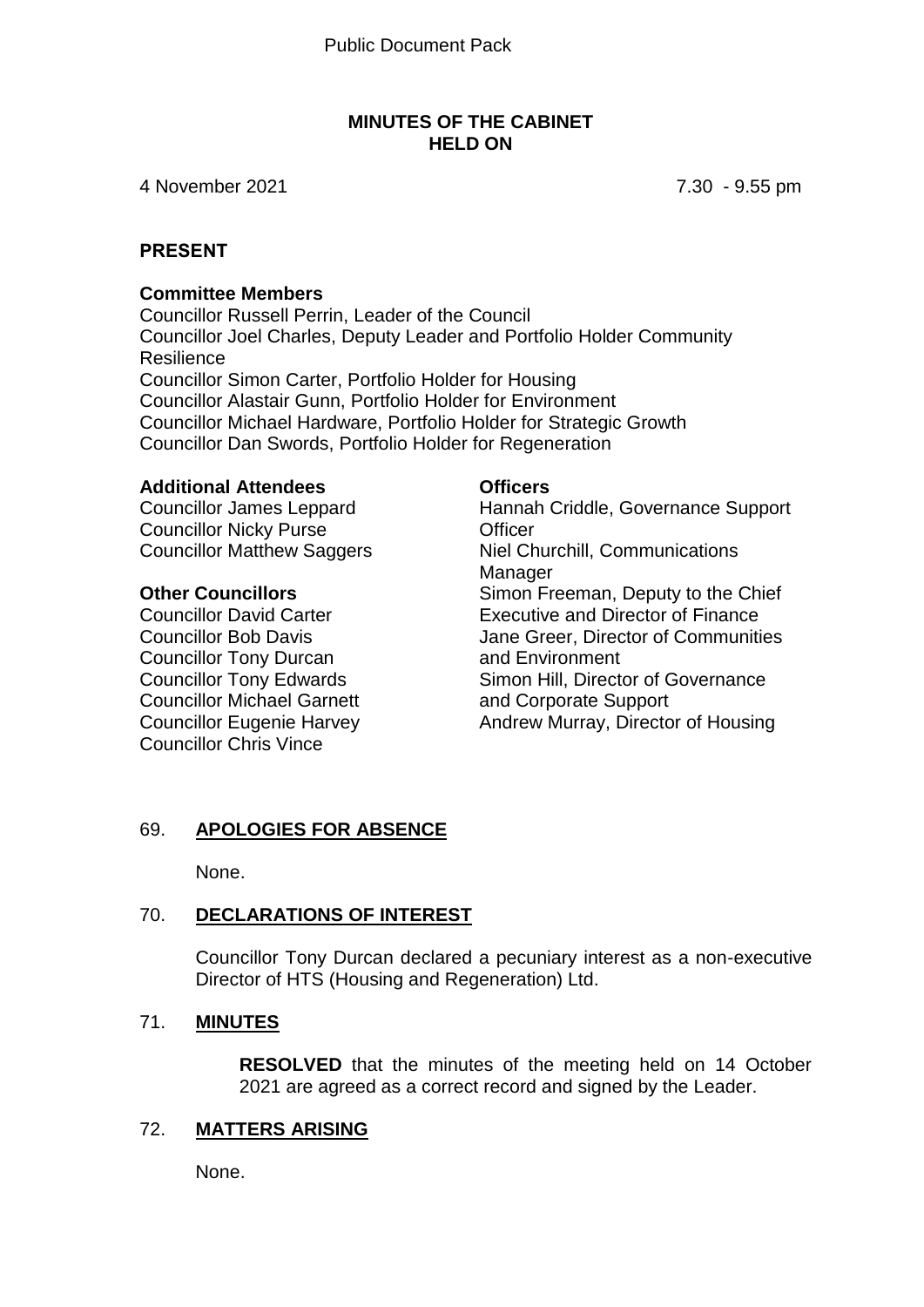# 73. **WRITTEN QUESTIONS FROM THE PUBLIC**

The questions, together with the answers, are appended to the minutes.

# 74. **WRITTEN QUESTIONS FROM COUNCILLORS**

The questions, together with the answers, are appended to the minutes.

# 75. **PETITIONS**

None.

# 76. **FORWARD PLAN**

**RESOLVED** that the Forward Plan is noted.

## 77. **ROLLING INFRASTRUCTURE FUND MEMORANDUM OF UNDERSTANDING**

Cabinet received a report on the Rolling Infrastructure Fund Memorandum of Understanding.

Councillor Michael Hardware proposed that the following additional recommendation be included:

"Delegated authority is provided to the Director of Strategic Growth and Regeneration in consultation with the Portfolio Holder for Strategic Growth to agree any minor amendments to the Memorandum of Understanding that arise from the decision making structures of the other four HGGT partners."

The additional recommendation was agreed.

Proposed by Councillor Michael Hardware (seconded by Councillor Dan Swords) it was:

# **RESOLVED** that Cabinet agreed:

**A** The Memorandum of Understanding relating to The Harlow & Gilston Garden Town Rolling Infrastructure Fund (attached as Appendix A to the report) and agrees its submission to Homes England by the end of November 2021 as required of the Harlow and Gilston Garden Town Authority partners and specifically Hertfordshire County Council (as accountable body for the Housing Investment Grant funding to which the Memorandum of Understanding relates).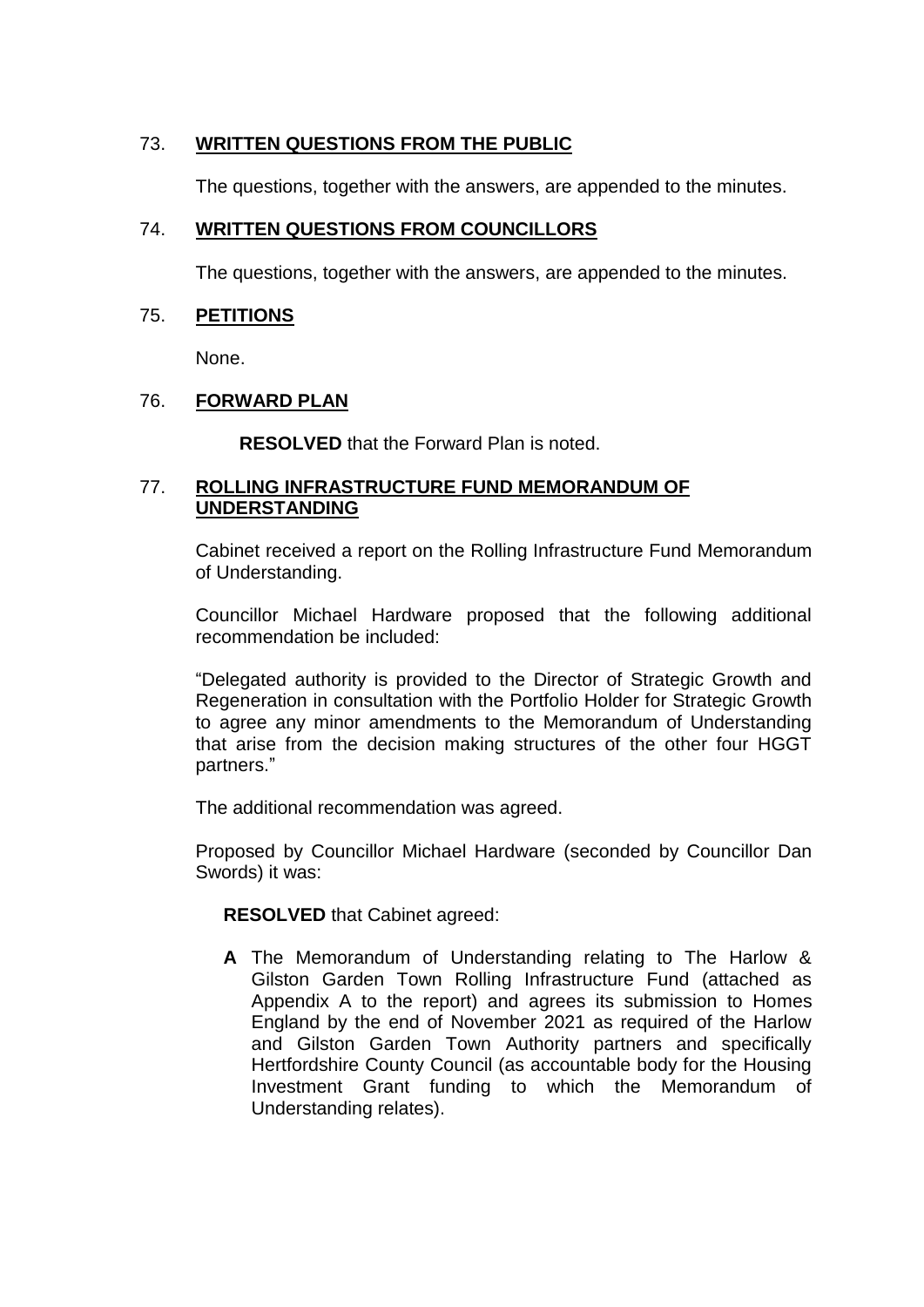- **B** To set up and operate the Rolling Infrastructure Fund 'in principle' subject to more detailed work and approval of the appropriate governance and operational arrangements for its management.
- **C** To govern the Rolling Infrastructure Fund initially in accordance with the approved Memorandum of Understanding as required by Homes England as a condition of the Housing Investment Grant funding and subsequently in accordance with any further governance arrangements that may be effected.
- **D** Delegated authority is provided to the Director of Strategic Growth and Regeneration in consultation with the Portfolio Holder for Strategic Growth to agree any minor amendments to the Memorandum of Understanding that arise from the decision making structures of the other four HGGT partners."

# 78. **ENVIRONMENTAL ENFORCEMENT DELIVERY**

Cabinet received a report on the delivery of environmental enforcement.

Proposed by Councillor Alastair Gunn (seconded by Councillor Michael Hardware) it was:

#### **RESOLVED** that:

- **A** The Council tender for environmental enforcement services as set out under Proposals in the report with a service specification to be determined by the Director of Strategic Growth and Regeneration, in consultation with Portfolio Holder for Environment.
- **B** The current pilot operation continue with NES as the Council's contractor until 31 March 2022 to provide service continuity through the procurement process recommended at A above.
- **C** The Council engage in communications measures to enhance the effect of enforcement as set out under Proposals in the report.

#### 79. **TREE PLANTING AND BIO-DIVERSITY MANAGEMENT**

Cabinet received a report on the management of tree planting and biodiversity.

Proposed by Councillor Alastair Gunn (seconded by Councillor Dan Swords) it was:

#### **RESOLVED** that: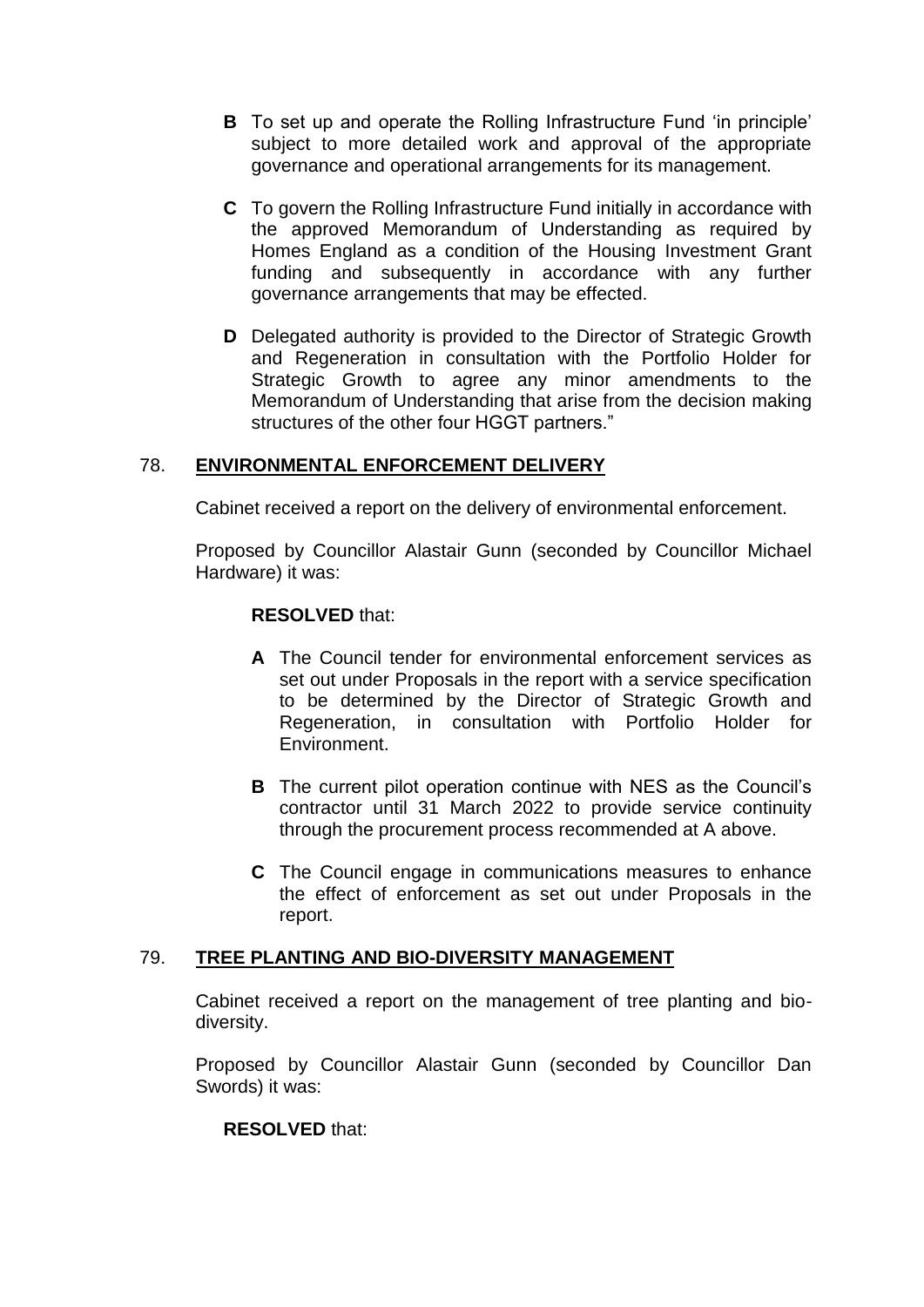- **A** The tree planting programme for winter 2021/22 as set out in Appendix A to the report is approved with a commitment to develop a medium term  $(3 - 5$  years) tree planting strategy by March 2022 which is then reviewed on an annual basis.
- **B** The approach to woodland management as set out in Appendix B to the report is agreed.
- **C** The approach to grassland management as set out in Appendix C to the report is agreed including the increase in wildflower planting from four strips in 2021 to a minimum of eight in 2022 with the final locations to be agreed by the Portfolio Holder for Environment.
- **D** Cabinet agree to end the use of single use plastics in all of its tree planting and bio-diversity work with effect from the 2022/23 winter programme.

#### 80. **HARLOW AND GILSTON GARDEN TOWN TRANSPORT STRATEGY**

Cabinet received a report on the Harlow and Gilston Garden Town Transport Strategy.

Proposed by Councillor Michael Hardware (seconded by Councillor Dan Swords) it was:

#### **RESOLVED** that:

- **A** Cabinet consider the Harlow and Gilston Garden Town Transport Strategy, October 2021 (as set out in Appendix A to the report), together with the accompanying appendices including the high level programme (as set out in Appendix B to the report), consultation report (as set out in Appendix C to the report) and equality impact assessment (as set out in Appendix D to the report).
- **B** Cabinet approves the Transport Strategy as a material consideration in the planning process for the preparation of masterplans, pre-application advice, assessing planning applications and any other development management purpose for all sites within the Garden Town area, including Harlow District in its entirety.
- **C** Cabinet delegate to the Director of Strategic Growth and Regeneration in consultation with the Portfolio Holder for Strategic Growth and the Director of the Harlow and Gilston Garden Town to make any minor text or design amendments to the Transport Strategy prior to publication should there be necessity for clarification or changes proposed by the respective decision makers of East Herts, Harlow and Epping Forest Districts and Essex and Hertfordshire Counties in order to ensure a consistent document.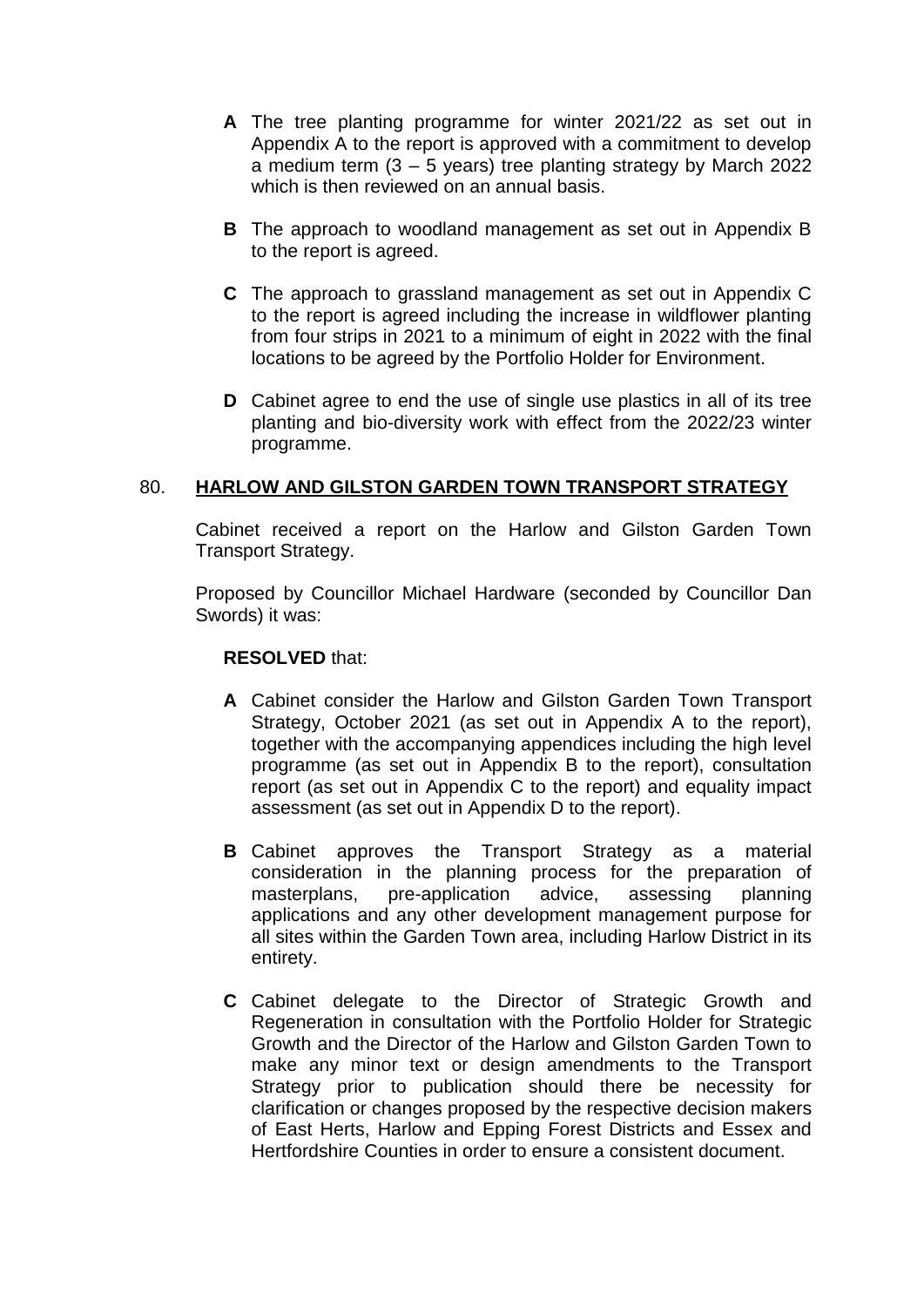- **D** Cabinet endorses the future transport network plan (on pages 34-35 of the Transport Strategy) in so far that it identifies, illustratively, the proposed Sustainable Transport Corridors extending from the Town Centre to the north, east, south and west and confirm support in principle for the delivery of new infrastructure that supports safe and attractive travel by walking, cycling and public transport that will benefit existing neighbourhoods of Harlow and sustainably integrate any proposed new allocations with the town.
- **E** Cabinet acknowledge that the ambition, mode share objective and principles in the Transport Strategy should help shape existing and future work programmes of the Highway Authorities across the Garden Town, and can provide supporting justification for funding submissions and spending commitments in relation to transport. Content will also be relevant to development, regeneration and other initiatives undertaken by Harlow Council.
- **F** Although recognising that endorsing the Transport Strategy is not a legally binding act, Cabinet agrees that it will not introduce a congestion charging scheme for Harlow and will continue to work to improve residential parking amenity for existing Harlow residents.

# 81. **HEALTH AND WELLBEING STRATEGY - POSITIONING STATEMENT**

Cabinet received a report on the Health and Wellbeing Strategy.

Proposed by Councillor Joel Charles (seconded by Councillor Russell Perrin) it was:

# **RESOLVED** that the Cabinet:

- **A** Approves the Harlow Health and Wellbeing Partnership Board Strategy Positioning Statement (attached at Appendix A to the report) to ensure residents are fully aware of the Council's current position and intentions until such time that relevant data is available to inform development and publication of a new robust, relevant and aspirational Health and Wellbeing Partnership Board Strategy for Harlow.
- **B** Acknowledge the need to develop a new Health and Wellbeing Partnership Board Strategy for 2022 – 2025 that is driven by the most recent and reliable local health and wellbeing data available.

# 82. **COMMUNICATIONS FROM COMMITTEES/WORKING GROUPS/PARTIES AND PANELS**

a) Local Plan - Statement of Community Involvement

Cabinet received a report on the consultation of the Statement of Community Involvement.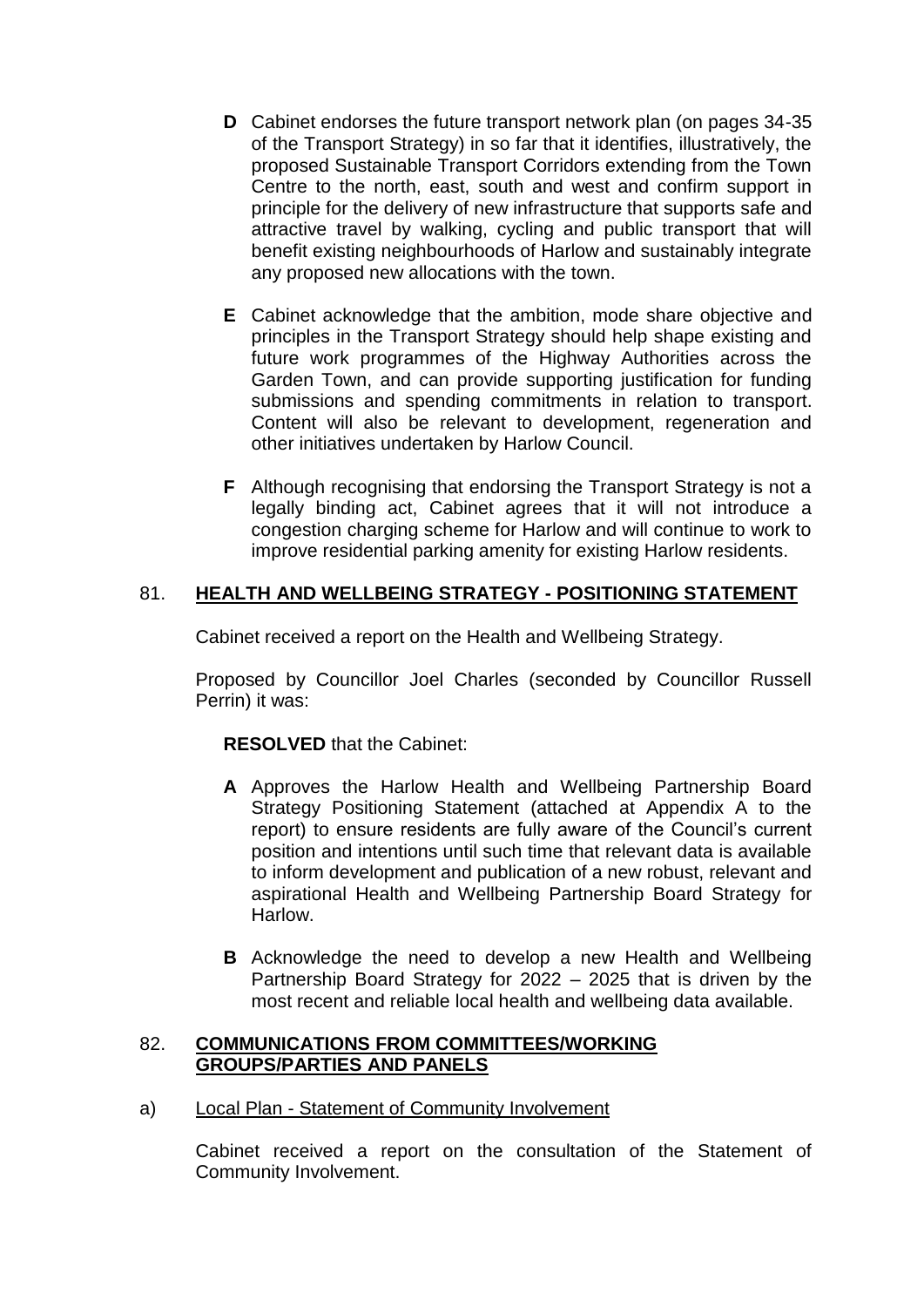Proposed by Councillor Michael Hardware (seconded by Councillor Russell Perrin) it was:

**RESOLVED** that the Cabinet:

- **A** Approves the Draft Statement of Community Involvement (attached as Appendix A to the report), to enable it to be published for the purposes of consultation.
- **B** Delegates authority to the Director of Strategic Growth and Regeneration, in consultation with the Portfolio Holder for Strategic Growth, to make and approve any minor or inconsequential amendments to the Draft Statement of Community Involvement arising from the statutory consultation.

#### 83. **MINUTES OF PANELS/WORKING GROUPS**

None.

# 84. **MATTERS OF URGENT BUSINESS**

None.

LEADER OF THE COUNCIL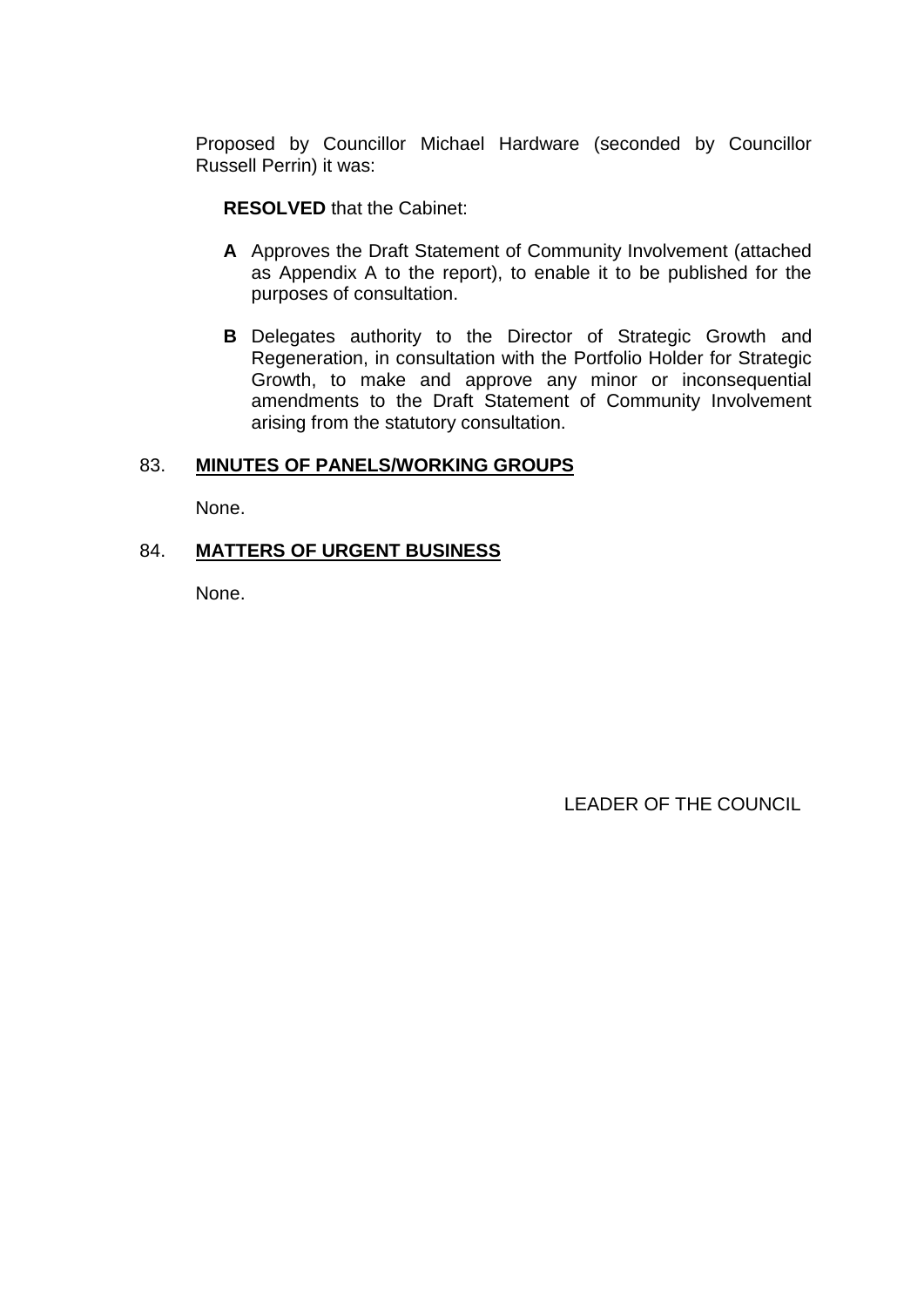# **Cabinet – 4 November 2021 Questions from the Public**

# **1 Jake Shepherd to Councillor Dan Swords (Portfolio Holder for Regeneration):**

Given the role of Carridon Property in presiding over Terminus House and Templefields House, two (of the twelve) Permitted Development Rights (PDR) conversions which have been described by one Carridon resident as "an open prison", why has this Council welcomed Carridon as the official 2021 partner sponsor?

# **Reply from Councillor Dan Swords (Portfolio Holder for Regeneration):**

As I have made clear many times, it was because of the previous administration's failure to act in introducing an Article 4 directive when they should have done so that allowed for office-to-residential conversions to take place in this town. I never heard that administration or anyone in it to apologise for their failure to act, nor did they purchase Terminus House when it was offered to the Council for the grand total of £1. For both of those reasons the issues that are faced are because of the previous administration's failure to act.

We are acting and we have applied to massively strengthen the Article 4 directive so that never again can this be allowed to happen in such a way. I look forward to updating councillors and residents on our progress in tackling the issues left by the previous administration in this area.

Specifically on the Harlow Town Centre Awards I am sure Mr Shepherd would agree that they were a roaring success with over 120 people attending and celebrating all that is great about our town centre.

Not only was it a roaring success, but it came at no expense to the taxpayer as 12 very generous sponsors paid for the fantastic event.

Sponsorship was open to all and Caridon were one of 12 sponsors. Sponsorship is not an endorsement by any of the partnership.

I believe we must deal with the world as it is, and not as we may wish it to be. That's why it is important to actively engage with all building, landowners and businesses to ensure that we deliver and do not hit the road block of no communication. This approach is the best way to deliver one the primary ambitions for the town centre to be a hub for the community that everyone can share a renewed sense of pride in.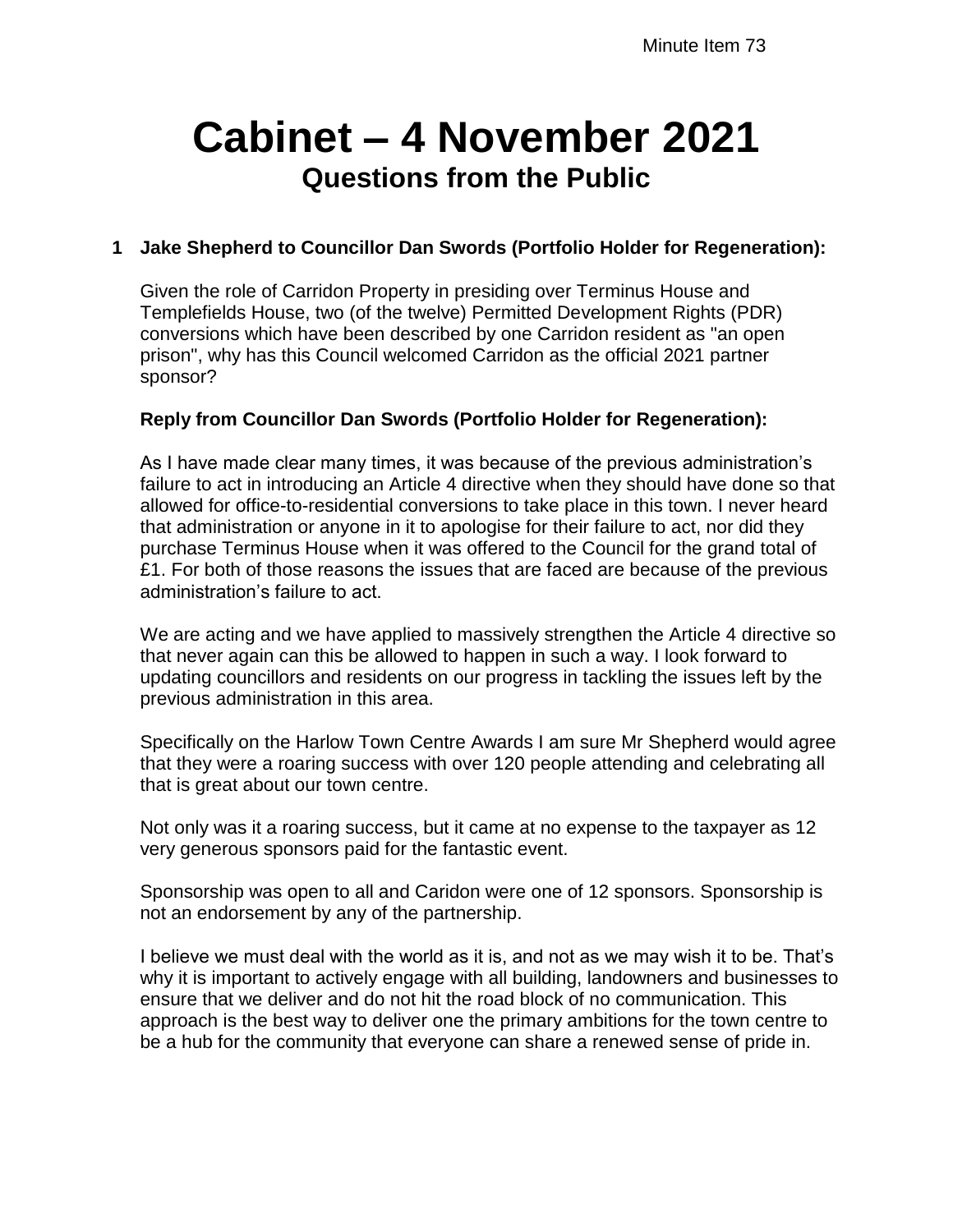## **Supplementary Question from Jake Shepherd to Councillor Dan Swords (Portfolio Holder for Regeneration):**

Can Councillor Swords see why many will be mystified as to why this Administration would have chosen Caridon as a corporate sponsor for this years Harlow Town Centre Awards?

# **Supplementary Reply from Councillor Dan Swords (Portfolio Holder for Regeneration):**

I think perhaps anyone that was mystified after listening to my answer a few moment ago may no longer be mystified.

# **2 Jake Shepherd to Councillor Michael Hardware (Portfolio Holder for Strategic Growth):**

As the sole Youth Representative of HGGT's Village 1 Master Planning Working Group, I quote the terms of reference for the group: "In the event of a member organisation failing to attend two consecutive meetings the group can agree to inviting a different organisation or individual".

Cllr Michael Hardware, the named single representative on behalf of Harlow District Council, has failed (without offering any apologies to the Chair or via any other members) to attend two consecutive meetings. Will this administration take action to represent Harlow District Council within the collaborative design process, which directly seeks to represent and respond to the views and concerns of local residents?

# **Reply from Councillor Michael Hardware (Portfolio Holder for Strategic Growth):**

Yes, I was invited in May this year by Places for People, the Gilston developer, to join several groups to participate in the delivery of its engagement strategy to support the various planning applications it is progressing.

The master planning processes for all the developments around Harlow are important, especially so the seven villages at Gilston as this is where the majority of the growth for Harlow is going to come. Given the physical proximity of Gilston to Harlow and our shared vision for the Garden Town, they need to reflect our aspirations and be designed to be integrated with Harlow ensuring new residents feel part of this community, and that existing Harlow residents view them as an integral part of the town.

I have been unable to attend the first two meetings I was invited to: one in July and the other in September. I had prior engagements for each. I had no deputy to send in my stead and an officer representative was not allowed. Harlow Council is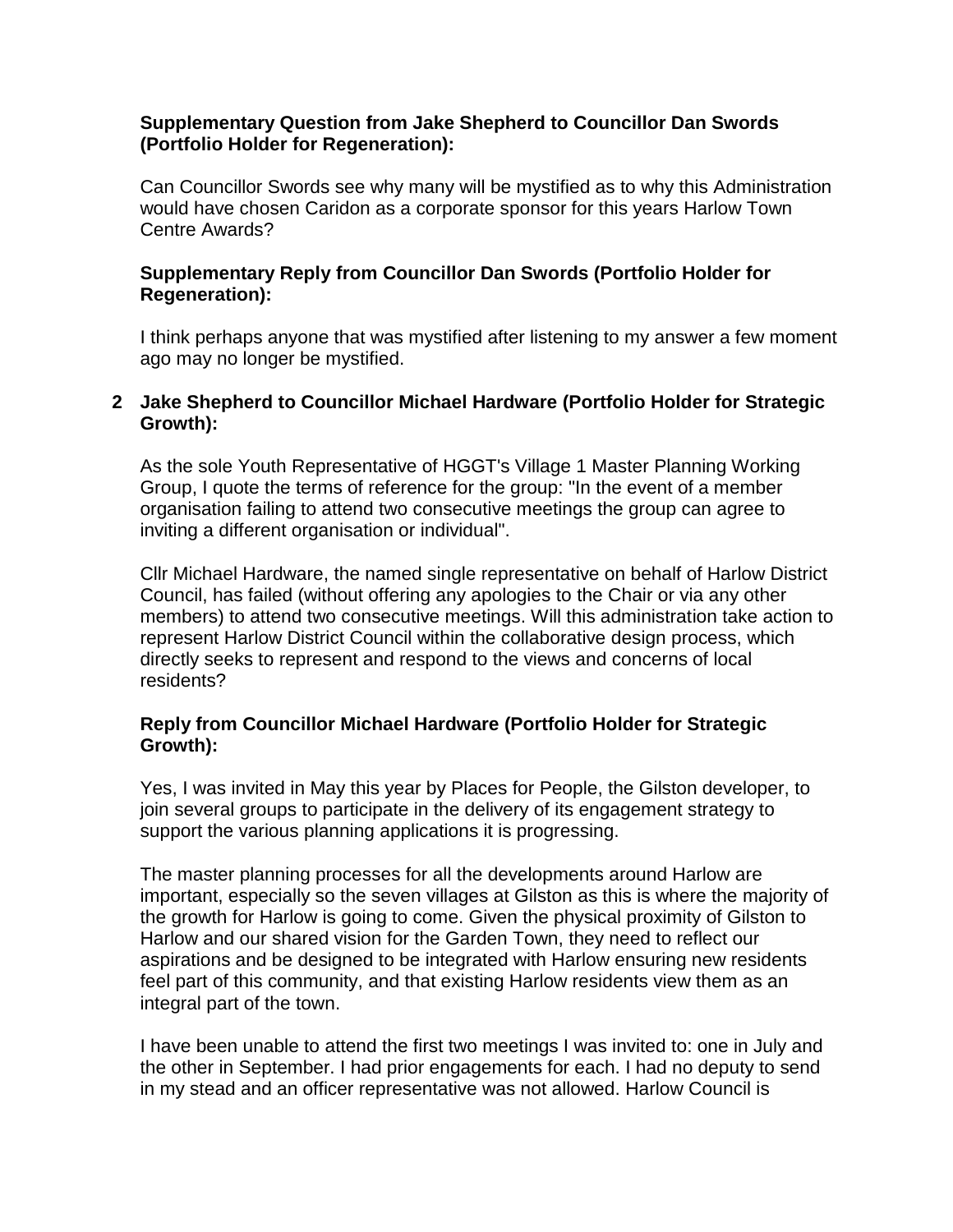currently in discussion with East Hertfordshire District Council about ensuring appropriate representation.

Hopefully we will be able to resolve this with the future meetings to ensure Harlow can participate fully.

## **Supplementary Question from Jake Shepherd to Councillor Michael Hardware (Portfolio Holder for Strategic Growth):**

Can Councillor Hardware understand why it is perhaps embarrassing as the sole representative from Harlow to be the only person from Harlow in attendance at two meetings in this very important process?

## **Supplementary Reply from Councillor Michael Hardware (Portfolio Holder for Strategic Growth):**

Yes I can and there were emails exchanged with the organiser of the meetings because I couldn't attend. Apologies were submitted but there was no way we could get around this rule of not being able to send a deputy or not being able to send an officer. Hopefully we will resolve that in the near future.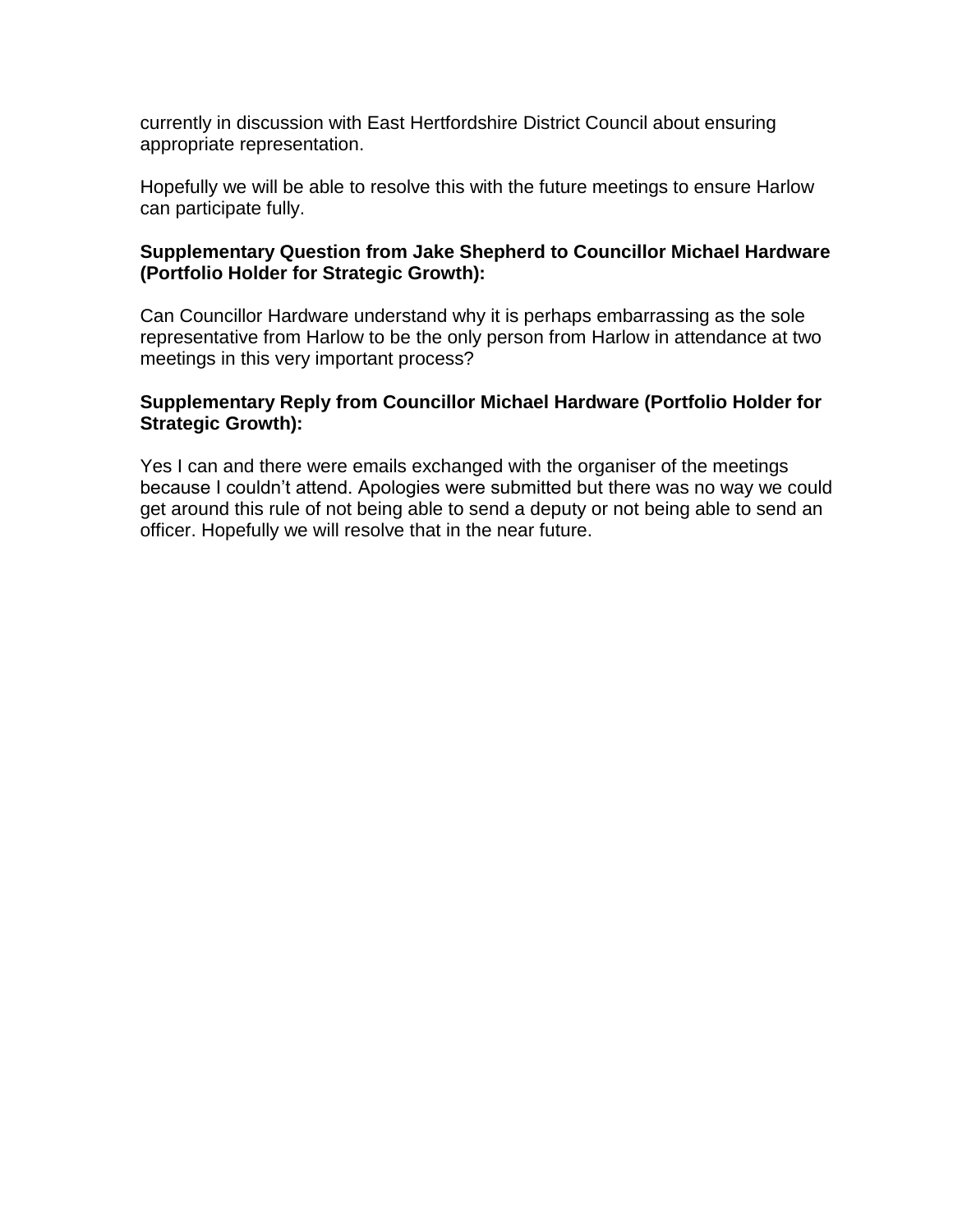# **Cabinet – 4 November 2021 Questions from Councillors**

# **1 Councillor Chris Vince to Councillor Russell Perrin (Leader of the Council):**

Can the administration explain why Harlow's bid for the levelling up fund was unsuccessful and what re-assurances can they give that when the second wave of funding becomes available in Spring of next year Harlow will be successful?

# **Reply from Councillor Russell Perrin (Leader of the Council):**

Harlow Council's bid for Playhouse Quarter and Stone Cross Square was submitted in the first round of the government competition for the Levelling Up Fund.

In June, we secured £23.7 million from the Government to kick start key regeneration projects. We submitted a bid as part of the Levelling Up Fund for further investment to support our regeneration plans.

Our bid was scored very highly by Government officials and we have been invited into the second round of funding expected in the Spring of next year. The Council strongly welcomes this as it gives our new administration more time to ensure our bid fits into our wider regeneration plans.

# **Supplementary question from Councillor Chris Vince to Councillor Russell Perrin (Leader of the Council):**

When was the bid of £23.7 million submitted?

# **Supplementary reply from Councillor Russell Perrin (Leader of the Council):**

I will get an officer to send a reply in writing.

# **2 Councillor Tony Edwards to Councillor Joel Charles (Deputy Leader and Portfolio Holder for Community Resilience):**

Noting the next meeting of the Covid Recovery Working Group has now been scheduled for the 9<sup>th</sup> of November. Could the Community Resilience Portfolio Holder explain what he understands to be the terms of reference of the Working Group and why the Group has only had one meeting (28<sup>th</sup> June) since the Conservative administration took office in May of this year.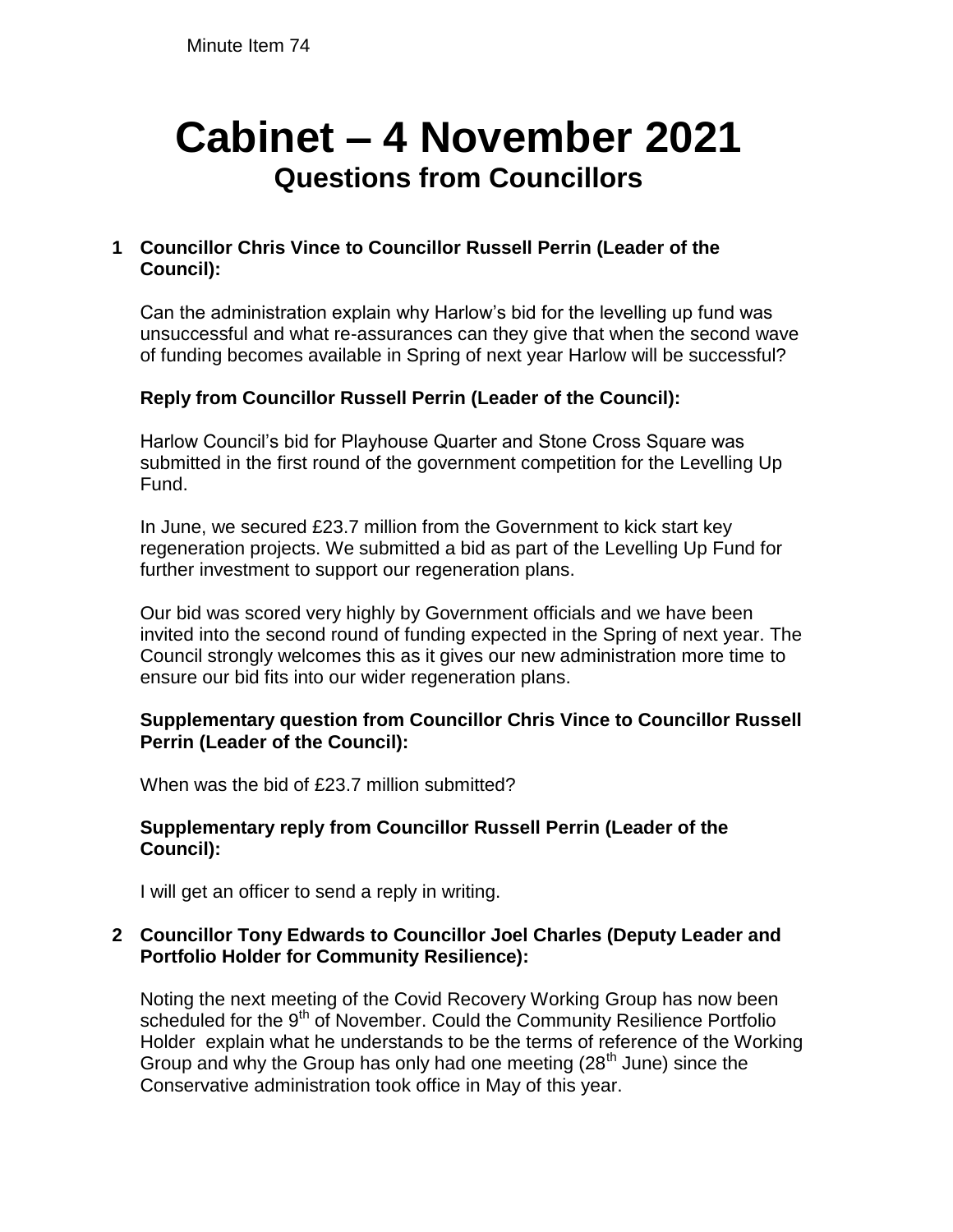# **Reply from Councillor Joel Charles (Deputy Leader and Portfolio Holder for Community Resilience):**

At Annual Full Council, the working group meeting dates for the municipal year were agreed formally. It was agreed by Annual Full Council that meetings would only be held on a quarterly basis. The September meeting was postponed because it clashed with another meeting. At the point where we were planning for that meeting to be moved, infection rates in the town had dropped and the governance cycle meant that a meeting was not able to be arranged. It was agreed that the Covid Recovery Working Group would meet early this month. I can confirm that the working group will be on the  $9<sup>th</sup>$  of November. Members of the working group should receive the agenda shortly.

The Council continues to monitor Covid-19 infection levels in the town carefully and stands ready to work closely with all community leaders to do everything possible to safeguard public health if circumstances change.

The terms of the working group are:-

- (i) To advise the Portfolio Holder on the proposals contained within the developing pandemic action plan including short, medium and long term objectives and measures taking into account the changing landscape.
- (ii) To provide a forum for consultation on measures and strategy within the pandemic action plan.
- (iii) To advise and comment on work with regional health officials to prepare for and mitigate any further outbreak or second wave of infection in Harlow;
- (iv)To identify Council-related impacts that may require additional resources or service delivery methods; and
- (v) To provide a focus for:

*Developing greater community resilience*

- community action, cohesion, and greater resilience.
- supporting the recovery of BAME communities, clinically vulnerable and other marginalised groups
- engagement with the voluntary sector and faith-based communities

*Educating the public about health risks and working to mitigate future outbreaks*

 preparation and planning to ensure, with other public sector agencies, that in the face of future outbreaks or emergencies, all residents are